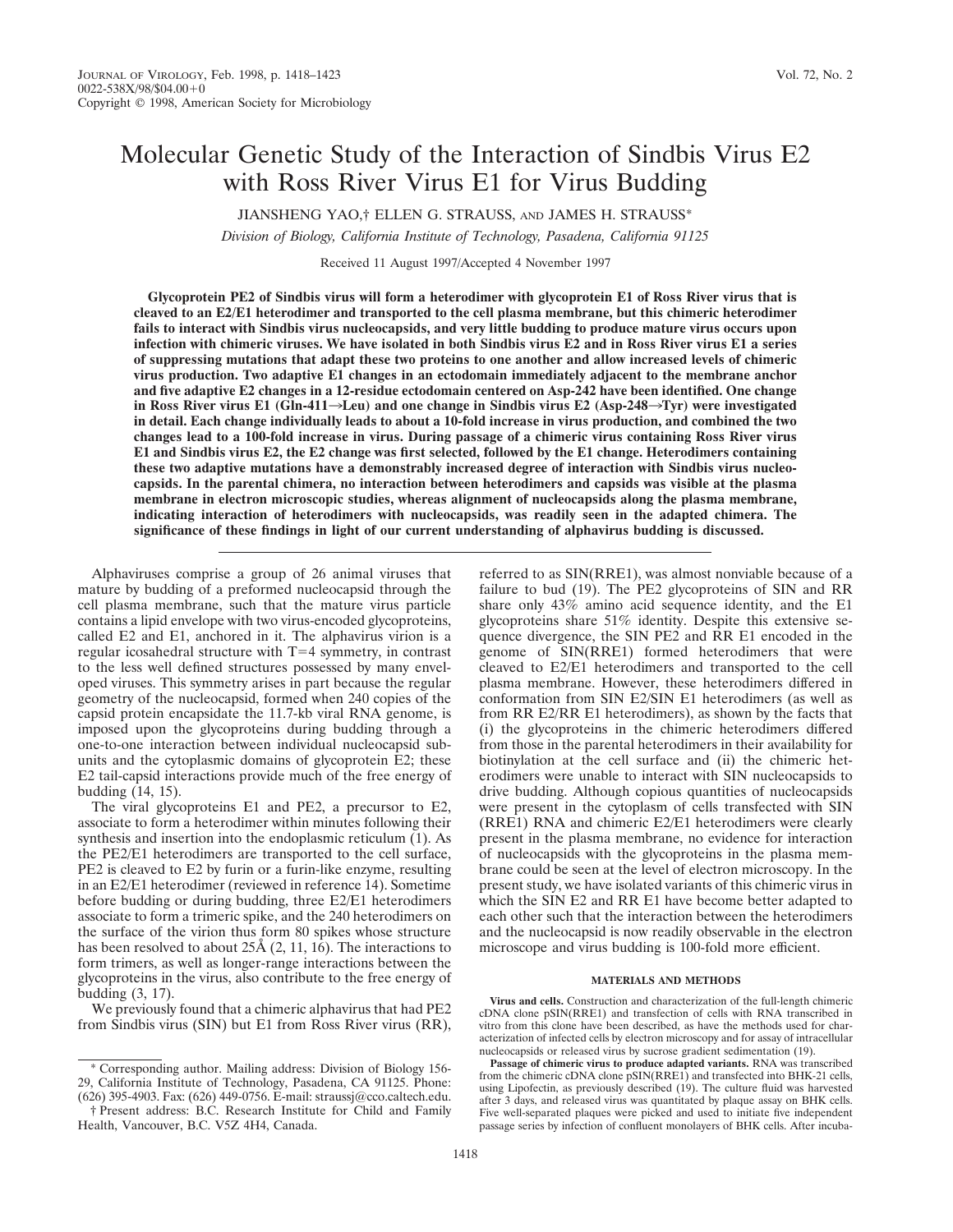tion for 3 days at 37°C, the culture fluid in each series was diluted fivefold and used to infect a new plate of BHK cells. Subsequent passages used the same procedure but with harvest after 2 days rather than 3 days, and a total of 10 passages were carried out for each of the five series. The culture fluid from the 10th passage (P10) was used to infect cells for preparation of RNA or virus.

An additional six passage series were initiated by transfecting BHK cells with RNA as described above and harvesting the culture fluid after only 2 days. The culture fluid was divided into six parts, and each was used to initiate an independent passage series. Subsequent passages in each series were carried out as before. The culture fluid from P10 was analyzed by plaque assay, and a single plaque was picked and used to prepare a stock of virus.

**Sequencing of variants.** For P10 of passage series 1, the culture fluid was diluted and used to infect a 150-mm-diameter petri plate of confluent BHK cells. After incubation for 36 h at 37°C, the cells were harvested and total cytoplasmic RNA was isolated by using RNAzol B as described by the manufacturer (TelTest Inc.), followed by isolation of poly(A)-containing RNA by using an Oligotex kit. First-strand cDNA was made by using a  $dT_{14}$  primer and avian myeloblastosis virus reverse transcriptase at 42°C for 1 h. Second-strand cDNA was synthesized by using RNase H and DNA polymerase I as described by Gubler and Hoffmann (4). The double-stranded cDNA was blunt ended, fractionated on low-meltingtemperature agarose, ligated to phosphorylated *Eco*RI linkers, and cloned into the *Eco*RI site of pGEM3Z as previously described (13). Clones containing the E1 and E2 regions were identified by colony lift hybridization. The sequence of the entire structural region was obtained with Sequenase, using appropriately chosen synthetic primers.

For sequencing of P5 of series 1 as well as of P10 of series 2 to 11, 150-mmdiameter petri plates of BHK cells were infected, released virus was harvested after 48 h, precipitated with polyethylene glycol (12), and resuspended in Tris-EDTA buffer, and RNA was extracted with phenol-chloroform. Reverse transcription-PCR was used to amplify regions of the viral glycoprotein, followed by cloning of the cDNA into the *Sma*I site of pGEM3Z. In the case of P5 of series 1, the entire E2-E1 region was sequenced, whereas in the case of passage series 2 to 11, only selected regions were sequenced, as described in the text. In either case, first-strand cDNA was primed with 5' ATTCCCCTCGAGGAATTCCCT15 3', and PCR amplification used one of two sets of primers. Primer set 1, for cloning of E2 sequences, consisted of sense primer 5' CCTGGAATAGTAAA GGGA 3' and antisense primer 5' GCTCGTAAGCTTTTGCGG 3'; primer set 2, for cloning of E1 sequences, consisted of sense primer 5' CGGAACCAACC AGTGAAT 3' and antisense primer 5' ATTCCCCTCGAGGAATTCCCT 3'. The PCR product was purified on low-melting-temperature agarose gels, blunt ended, phosphorylated, and cloned into *Sma*I-cut, dephosphorylated pGEM3Z; in some cases the PCR DNA itself was sequenced so as to obtain a consensus sequence that is not affected by PCR errors or clonal variation; in other cases the cloned cDNA was sequenced, in which case more than one clone was normally sequenced so as to obtain a consensus sequence.

**cDNA clones of adapted variants.** Mutations identified in variant clones were moved into the full-length pSIN(RRE1) through intermediate shuttle vectors. The 319-nucleotide (nt) E2 fragment *Sna*BI-*Pfl*MI (SIN positions 9221 to 9550) containing the E2 change at position 248 was cloned into an intermediate vector consisting of the *Ssp*I-*Ssp*I fragment from pSIN(RR6K) inserted into the *Eco*RI site of pGEM3Z. The *Mlu*I-*Bss*HII fragment from this shuttle vector was then inserted into SIN(RRE1) by two-piece ligation. For the E1 mutation, the 1,044-nt *Sma*I-*Nhe*I fragment (RR coordinates 10689 to 11733) was cloned into an intermediate clone consisting of the full-length RR clone pRR40 from which nt 2745 to 6468 had been deleted. The *Eco*R47III-*Nhe*I fragment from this shuttle clone was then cloned into pSIN(RRE1). To combine the two mutations, the *Bss*HII-*Xho*I fragment from the full-length clone containing the E1 mutation was used to replace the corresponding fragment in the full-length clone containing the E2 mutation.

#### **RESULTS**

**Adaptation of RR E1 to SIN E2.** SIN(RRE1) is a chimeric virus whose genome is entirely derived from SIN except for the  $6K$  gene, the E1 gene, and the  $3'$  nontranslated region, which have been replaced with the corresponding regions of RR. Infection of cells with this chimera leads to production of virus at a rate only about  $10^{-7}$  that of SIN, due to the failure of the SIN E2/RR E1 heterodimers to interact with nucleocapsids (19). When this chimeric virus was passaged 10 times in BHK cells, variants arose that formed larger plaques and that produced about 100-fold more virus than did the parental chimera during growth in BHK cells. Variants present in one passage series were characterized in detail, and an overview of this passage series is shown in Table 1. After five passages, variants that resulted in the production of 30-fold more virus than did the parental chimera were present, whereas after 10 passages, variants that produced 200-fold more virus were present.

TABLE 1. Passage of chimeric virus*<sup>a</sup>*

| Passage no. | Yield<br>(PFU/ml) | Amino acid changes in <sup>b</sup> : |                           |
|-------------|-------------------|--------------------------------------|---------------------------|
|             |                   | SIN E <sub>2</sub>                   | RR E1                     |
| O           | $1 \times 10^4$   |                                      |                           |
|             | $3 \times 10^5$   | Asp-248 $\rightarrow$ Tyr            | None                      |
| 10          | $2 \times 10^6$   | Asp-248 $\rightarrow$ Tyr            | $Gln-411 \rightarrow Leu$ |

*<sup>a</sup>* Passage series 1. P0 was initiated by infection of BHK cells with a single plaque, and the yield is that after 72 h. For P1 to P10, the culture fluid from the preceding passage was diluted fivefold and used to infect a new plate of cells, and the yield is that after 48 h of infection.<br><sup>*b*</sup> The entire region encoding structural proteins in virus present in P5 and P10

virus was cloned and sequenced, and the sequence was compared with that in the chimeric cDNA clone pSIN(RRE1).

The structural regions from the P5 and P10 viruses were cloned and sequenced. More than one clone was sequenced, and only changes present in all clones are reported in order to eliminate changes that may have been introduced during PCR. Only one change, Asp-248 $\rightarrow$ Tyr in SIN E2, was found in the P5 virus, whereas two changes, Asp-248 $\rightarrow$ Tyr in SIN E2 and Gln-411 $\rightarrow$ Leu in RR E1, were found in the P10 virus (Table 1). Thus our preliminary conclusion was that the change in SIN E2 arose first and allowed the virus to grow 30-fold better and was followed by a second change in RR E1 that led to a further sevenfold increase in virus production.

To further define the individual contributions of these two changes to the phenotype of better growth and to rule out the possibility that other changes in the chimeric virus genome were responsible for the ability of the viruses to grow to higher titers, the changes in E2 and E1 were placed individually or together into the parental chimeric cDNA clone. The growth rates of viruses rescued from the reconstructed clones are shown in Fig. 1; in this growth curve, transfection of RNA was used to initiate infection so as to reduce the possibility that further changes might occur in the variants during the experiment. Each mutation separately allowed the virus to grow better than the parental chimera; after 48 h, the E2 mutant had produced 15-fold more virus than the parent and the E1 mu-



FIG. 1. Growth curves of cloned variants of the chimeric SIN(RRE1). The E2 change Asp-248→Tyr and the E1 change Gln-411→Leu were inserted individually or together into the full-length chimeric clone pSIN(RRE1). RNA was transcribed from the resulting clones and used to transfect BHK cells, using Lipofectin, as previously described (19). At the indicated times, 0.5 ml of culture fluid (of 3 ml in total) was removed and replaced with fresh medium, and the plaque titer of released virus in the sample portion was determined.  $\square$ , parental chimera SIN(RRE1);  $\triangle$ , chimera containing the RR E1 mutation Gln-411 $\rightarrow$ Leu;  $\blacktriangle$ , chimera containing the SIN E2 mutation Asp-248 $\rightarrow$ Tyr;  $\blacktriangleright$ , chimera containing both the E1 and the E2 mutations.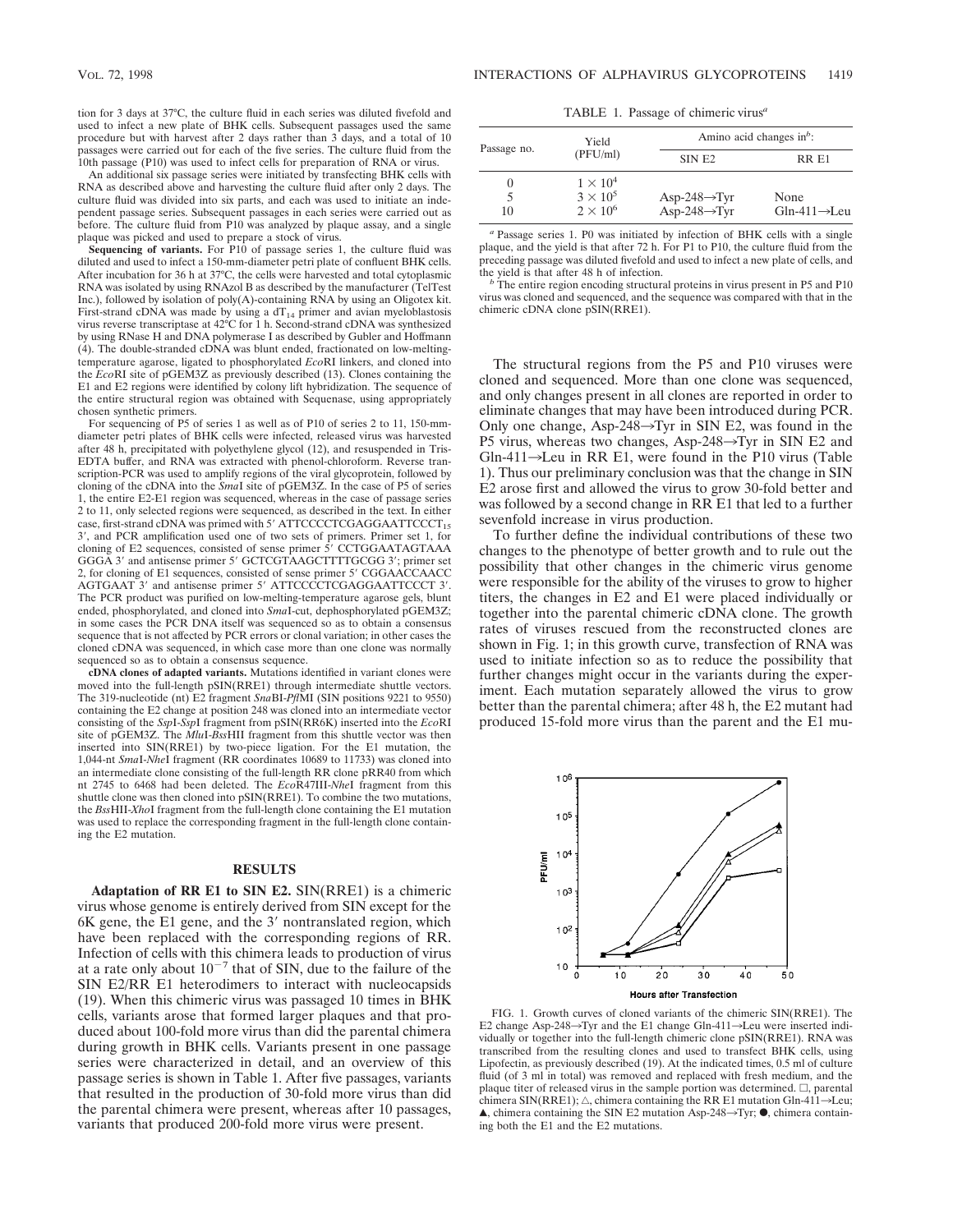

FIG. 2. Electron microscopy of infected or transfected cells. BHK cells were transfected with RNA (A, B, and D) or infected with virus (C), and the cells were prepared for electron microscopy after 12 h (A, C, and D) or 24 h (B). (A) Transfection with RNA from pToto54 as a wild-type SIN control; (B) transfection with RNA from the parental chimera pSIN(RRE1); (C) infection with P10 virus from passage series 1; (D) transfection with RNA from the reconstructed adapted chimera pSIN(RRE1)(E2:D248Y/E1:Q411L). Note the abundance of budding virus in panel A and the alignment of nucleocapsids along the plasma membrane in panels C and D, which are not present in panel B.

tant had produced 11-fold more virus. Combined, the two mutations had a multiplicative effect on virus growth; after 48 h, the double mutant had produced 200-fold more virus than the parental chimera. The growth rate of the double mutant is still considerably less than that of SIN, but it is clear that each of the changes adapts SIN E2 and RR E1 to one another so as to allow an increase in the efficiency of budding, leading to the production of much more virus than from the parental chimera.

**Electron microscopy.** BHK cells were infected with virus or transfected with RNA from the different virus strains studied here, and the cells were examined by thin-section electron microscopy at 12 or 24 h after infection. In Fig. 2 are shown micrographs of cells 12 h after transfection with RNA from pToto54 (as a wild-type SIN control) or RNA from pSIN (RRE1)(E2:D248Y/E1:Q411L) (the reconstructed chimeric clone containing the E1 and E2 mutations), of cells 12 h after infection by uncloned virus from P10 of series 1 (for comparison with the reconstructed clone), and of cells 24 h after transfection with RNA from the parental chimera pSIN (RRE1). Abundant virus budding from the plasma membrane is seen in cells transfected with SIN RNA (Fig. 2A). In contrast, no budding is seen in cells transfected with SIN(RRE1) RNA, nor are there nucleocapsids observed aligned along the plasma membrane (Fig. 2B). In cells infected for 24 h as in Fig. 2B, nucleocapsids are frequently seen aligned along internal membranes for both wild-type infection and infection by the chimera, whereas 12 h after transfection these internal membranous structures are uncommon and nucleocapsids are found scattered throughout the cytoplasm (19). The binding of nucleocapsids to these internal membranes may indicate that the interaction of the nucleocapsid with the chimeric heterodimers is not totally defective, although interaction with chimeric heterodimers in the plasma membrane appears to be nonexistent.

Cells transfected with RNA from the doubly variant clone pSIN(RRE1)(E2:D248Y/E1:Q411L) or infected with the uncloned P10 virus exhibit few budding figures, but there is now clear association of nucleocapsids with the plasma membrane (Fig. 2C and D). The lack of budding figures is consistent with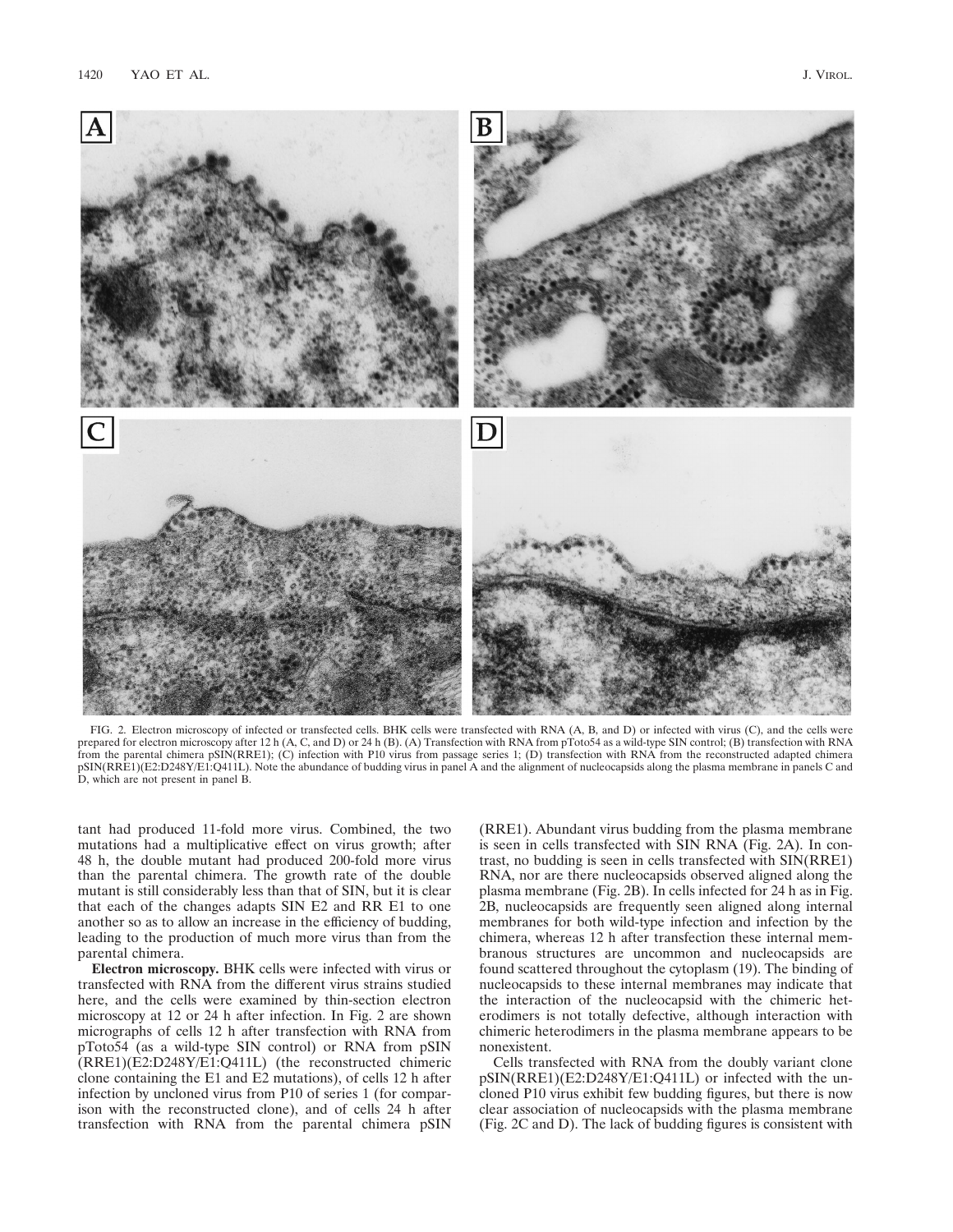

FIG. 3. Growth of SIN or RR containing the suppressing mutations. The E2 change Asp-248 $\rightarrow$ Tyr was inserted into the full-length SIN clone pToto54, and the E1 change Gln-411 $\rightarrow$ Leu was inserted into the full-length RR clone pRR40. RNA transcribed in vitro from pSIN Toto54 (as a wild-type control) or from pSIN Toto54(E2:D248Y) containing the E2 mutation, or RNA transcribed from pRR40 (as a wild-type control) or from pRR40(E1:Q411L), was used to transfect BHK cells, using Lipofectin. After 1 h at 37°C, the transfecting mix was removed and the cells were overlaid with 3 ml of medium. At the times indicated, 0.5 ml of cell culture fluid was removed and replaced with new medium, and the released virus was titrated by plaque assay.  $\hat{\bullet}$ , SIN Toto54;  $\circ$ , SIN (E2:D248Y);  $\blacksquare$ , RR64;  $\Box$ , RR(E1:Q411L).

the observation that the yield of virus from the variant chimeras is  $\leq 10^{-4}$  that of wild-type virus. The alignment of nucleocapsids along the plasma membrane, however, makes it clear that the mutations in E2 and E1 in the variant chimera result in an increase in interactions between nucleocapsids and heterodimers in the plasma membrane, allowing an increase in virus budding and the observed production of 200-fold more virus than for the parental chimera.

**Effect of E2 Tyr-248 on SIN and E1 Leu-411 on RR.** These results show that the change Asp-248 $\rightarrow$ Tyr in SIN E2 adapts SIN E2 to RR E1 and the change Gln-411 $\rightarrow$ Leu in RR E1 adapts RR E1 to SIN E2. We wished to examine whether these changes would interfere with the interaction of E2 and E1 in the parental viruses. For this, the Asp-248 $\rightarrow$ Tyr mutation was placed into SIN clone pToto54 and the Gln-411 $\rightarrow$ Leu mutation was placed into RR clone pRR64, and the growth of the resulting viruses was compared with that of SIN derived from pToto54 and with that of RR derived from pRR64. Figure 3 shows growth curves in which infection was initiated by transfection of BHK cells with RNA transcribed from the different clones (to minimize the possibility that the results could be affected by changes selected during the experiment). The E2 mutation had only a modest effect on growth of SIN virus in this experiment, and yields of the mutant were within about a factor of 2 of the parental virus over the entire time span of the experiment. The E1 mutation had a somewhat greater effect on the growth of RR, with yields depressed by about a factor of 5.

In a second experiment, BHK cells were transfected with RNA transcribed from different cDNA clones and the transfected cells were labeled with  $[{}^{3}H]$ uridine from 8 to 24 h after transfection in the presence of dactinomycin. Nucleocapsids were harvested from transfected cells at 24 h and sedimented on sucrose gradients, and virus released into the medium over

TABLE 2. Radioactivity in nucleocapsids and virions 24 h posttransfection*<sup>a</sup>*

| <b>RNA</b>                   | Radioactivity relative to that<br>in SIN |                |
|------------------------------|------------------------------------------|----------------|
|                              | Nucleocapsids                            | <b>Virions</b> |
| Expt 1                       |                                          |                |
| SIN Toto54                   | 1                                        |                |
| SIN(E2:D248Y)                | 1.2.                                     | 1.0            |
| SIN(RRE1)                    | 0.6                                      | < 0.001        |
| SIN(RRE1)(E2:D248Y/E1:Q411L) | 0.9                                      | < 0.001        |
| <b>RR64</b>                  | 0.06                                     | 0.16           |
| Expt 2                       |                                          |                |
| SIN Toto54                   | 1                                        |                |
| SIN(E2:D248Y)                | 1.3                                      | 0.6            |
| SIN(RRE1)                    | 0.9                                      | < 0.002        |
| SIN(RRE1)(E2:D248Y/E1:Q411L) | 1.3                                      | < 0.002        |

<sup>a</sup> BHK cells were transfected with RNA and labeled with [<sup>3</sup>H]uridine from 8 to 24 h, and radiolabel in intracellular nucleocapsids and in released virions at 24 h was assayed by sucrose gradient sedimentation.

the transfected cells was examined on a second set of sucrose gradients. The amount of label in virions and nucleocapsids was quantitated, and the results are shown in Table 2 as a ratio relative to that produced during SIN Toto54 transfection. The amount of radiolabeled virus released from cells transfected with SIN(E2:D248Y) RNA was 60 to 100% of that released from cells transfected with SIN RNA in two different experiments, consistent with the results in Fig. 3. The amount of radiolabel in nucleocapsids within the infected cell was 20 to 30% greater in the case of SIN(E2:D248Y) than SIN; it is unclear whether this difference is significant, but it might result from a slight accumulation of nucleocapsids in the case of the mutant. In the same experiment, the parental chimera and the doubly variant chimera produced too little virus to be visible on sucrose gradients. The amount of label in nucleocapsids in the cells transfected with the parental chimera was slightly less than that in SIN-transfected cells, as was found previously (19), whereas the doubly variant chimera produced about the same amount of labeled nucleocapsids as did SIN. The low level of radioactivity in nucleocapsids and virus in RR-infected BHK cells relative to SIN-infected cells (Table 2) is consistent with other results. As is clear from Fig. 3, RR infection of BHK cells leads to the production of much less virus than does SIN infection, at least under the conditions used here. Furthermore, previous studies have shown that much more virus RNA is made following infection of Vero cells by SIN than by RR (5, 6), which would be expected to lead to the production of lesser amounts of nucleocapsids. RR-infected BHK cells produce much more virus than do the chimeras, however.

From the data in Table 2 and in Fig. 1 to 3, we conclude that the E2 mutation has at most modest effects on the growth and assembly of the parental SIN while enabling the chimeric virus to assemble more virus than does the parental chimera. The E1 mutation also enables the chimera to assemble virus more efficiently but has a more pronounced depressing effect on the growth of the parental RR.

**Other adaptive mutations in E2 and E1.** To determine if other changes in SIN E2 or in RR E1 would adapt the disparate glycoproteins to one another, SIN(RRE1) was blindly passed in several independent passage series. In every case, the P10 virus produced about 100-fold more virus than did the original chimera (results for series 6 to 11 are shown in Table 3). The E2 and E1 genes from the P10 virus were sequenced in the region of the changes found in passage series 1 (amino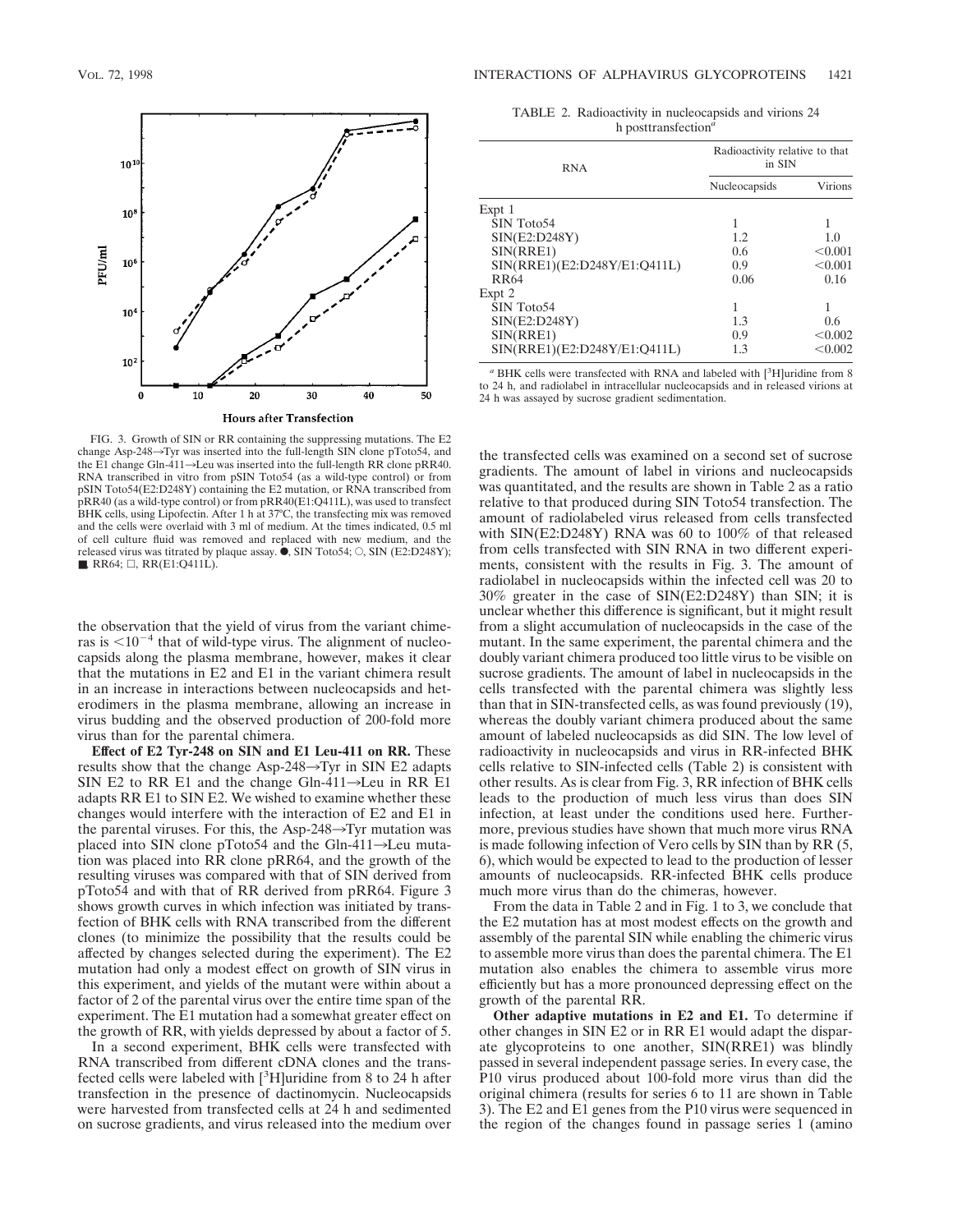TABLE 3. Growth of P10 variants*<sup>a</sup>*

| <b>Virus</b>                   | Plaque titer<br>$(10^6 \text{ PFU/ml})$ |
|--------------------------------|-----------------------------------------|
|                                |                                         |
| P10 virus from passage series: |                                         |
|                                |                                         |
|                                |                                         |
| 8 1.8                          |                                         |
|                                |                                         |
|                                |                                         |
|                                |                                         |

*<sup>a</sup>* BHK cells were infected with P10 virus from passage series 6 to 11, and titers of released virus at 48 h after infection were determined. The unpassaged parental chimera was included as a control.

acids 225 to 270 in E2 and 375 to 416 in E1), and the results are shown in Table 4. In SIN E2, one other change at Asp-248  $(Asp-248 \rightarrow Ala)$  and three changes at other amino acids (Val- $237 \rightarrow$ Phe, Asp-242 $\rightarrow$ Gly, and Leu-243 $\rightarrow$ Ser) were found that presumably adapt SIN E2 to RR E1. In RR E1, the Gln- $411 \rightarrow$ Leu change was found in a second passage series (note that in passage series 1 this change occurred at some time after P5, and this change in passage series 4 is certainly an independent event), and one change at a different amino acid (Phe- $399 \rightarrow$ Ser) was also observed. Thus, five different changes in SIN E2 within the region from residues 237 to 248 and two different changes in RR E1 in the region 399 to 411 appear to have been selected because they lead to increased virus production. Because no changes were found within these regions in 4 of the 11 series, it is clear that there must be other adaptive mutations, presumably within E2 or E1, that have led to increased virus production in these four series. Furthermore, because only a single change was found in these regions in five series although two changes were required to give the full 100-fold effect on virus production in series 1, where the entire sequence was obtained, it seems probable that there are additional adaptive changes within E2 or E1 of these five passage series as well.

The sequences of SIN and RR in the two relevant regions, together with the sequences for four other alphaviruses for comparison, are shown in Fig. 4. It is of interest that none of

TABLE 4. E2 and E1 changes during independent passage series

| Passage<br>series <sup>a</sup> | E <sub>2</sub> changes<br>$(residues 225-270)$ | E1 changes<br>(residues 375-416) |  |
|--------------------------------|------------------------------------------------|----------------------------------|--|
|                                | $Asp-248 \rightarrow Tyr$                      | $Gln-411 \rightarrow Leu$        |  |
| 2                              | $I.eu-243 \rightarrow Ser$                     | None                             |  |
| 3                              | $Val-237 \rightarrow Phe$                      | None                             |  |
| 4                              | None                                           | $Gln-411 \rightarrow Leu$        |  |
| 5                              | None                                           | Phe-399 $\rightarrow$ Ser        |  |
| 6                              | Asp-248 $\rightarrow$ Ala                      | None                             |  |
|                                | Asp-242 $\rightarrow$ Gly                      | None                             |  |
| 8                              | None                                           | None                             |  |
| 9                              | None                                           | None                             |  |
| 10                             | None                                           | None                             |  |
| 11                             | None                                           | None                             |  |

*<sup>a</sup>* Eleven independent passage series were initiated with the chimera SIN- (RRE1) as described in the Materials and Methods, and virus from P10 of each series was sequenced in the E1 and E2 regions. For series 1, all of E1 and E2 were sequenced, and only one change was found in each of E1 and E2; for series 2 to 11, only small regions around the changes found in series 1 were sequenced (225 to 270 in E2 and 375 to 416 in E1). The passage series numbers within series 2 to 5 and within series 6 to 11 have been changed for presentation in order to group similar results together.

Mutations in E2 of adapted SIN(RRE1) chimeras

| <b>SIN</b>             | Y,A<br>G S<br>$^{240}_{25}$ A $^4$<br>$\uparrow$ 250<br>260<br>OTKWVFNSPDLIRHDDHTAQGKLHLPFKLI<br>AURA HVKWVFNSPDLIRHIDHTAQGKLHIPFPLQ |
|------------------------|--------------------------------------------------------------------------------------------------------------------------------------|
| RR<br>S F              | HDKWQFTSPFVPRADQTARRGKVHVPFPLT<br>HKKWQFNSPFVPRADEPARKGKVHIPFPLD                                                                     |
| EEE<br>VEE             | NKKWVYNSGRLPRGEGDTFKGKLHVPFVPV<br>NDKWVYNSDKLPKAAGATLKGKLHVPFLLA<br>Mutations in E1 of adapted SIN(RRE1) chimeras                    |
|                        | L,L<br>405<br>415<br>395                                                                                                             |
| <b>RR</b><br><b>SF</b> | HIVPYGASHNNOV FPDMSGTAMTWVQRLASG<br>HIVPYAASHSNVVFPDMSGTALSWVQKISGG                                                                  |
| SIN                    | HIVSTPHKNDQE FQAAISKT SWSWLFALFGG<br>AURA HVMNRPQKSTPDFSSAISKTSWNWITALMGG                                                            |
| EEE<br>VEE             | HIVDYPAQHTES FTSAISATAWSWLKVLVGG<br>HIVTHPQYHAQT FTAAVS KTAWTWLTSLLGG                                                                |

FIG. 4. Comparison of amino acids sequences of six alphaviruses around the suppressing mutations. Aligned amino acid sequences of six alphaviruses are shown for a short region of  $E2$  and a short region of E1. The changes identified in SIN E2 or RR E1 that allow more efficient interaction in chimeric heterodimers are shown. Residues conserved in all six alphaviruses are in boldface. Residue numbering is for SIN E2 and for RR E1. These six viruses represent three distinct lineages of the alphavirus evolutionary tree (18). SIN and Aura viruses belong to a common lineage and share 59% sequence identity in their glycoproteins. RR and Semliki Forest (SF) viruses represent a second lineage and share 74% sequence identity in their glycoproteins. Eastern equine encephalitis (EEE) and Venezuelan equine encephalitis (VEE) viruses represent a third lineage and share 51% sequence identity in the glycoproteins. SIN and RR share 46% sequence identity in the glycoproteins, and SIN and EEE share 47% identity.

the changes observed results in the conversion of the SIN amino acid to the corresponding RR amino acid, or vice versa, and that in general the affected residues show little conservation among alphaviruses.

## **DISCUSSION**

Shortly after their synthesis, PE2 and E1 form a heterodimer (1) that is cleaved to an E2/E1 heterodimer during transport to the plasma membrane (reviewed in reference 15). The PE2/E1 heterodimer is more stable to treatment with low pH than is the E2/E1 heterodimer, and it is thought that synthesis as a precursor allows the heterodimer to remain intact during transit to the plasma membrane. The effect of the subsequent cleavage to an E2/E1 heterodimer is to potentiate the disassembly of the heterodimer upon exposure of the virion to the low pH of the endosomal compartment during infection of a new cell, allowing exposure of the fusion domain in E1 (9). A second function of PE2 in the heterodimer is thought to be as a chaperone to promote the proper folding of E1 in the heterodimer; E1 undergoes a number of folding steps that involve the breakage and formation of disulfide bonds (10), and association with PE2 is required for this folding. At some point the PE2/E1 or E2/E1 heterodimer trimerizes, but it is not clear whether trimerization occurs early and it is the trimer that is incorporated into the virion or whether trimerization occurs during budding. It is known that the energy of trimerization is an important component of the driving force for virus budding (3), as is the energy provided by the one-to-one interactions between the cytoplasmic tails of E2 and nucleocapsid subunits (reviewed in reference 15).

We previously found that SIN PE2 will form a heterodimer with RR E1 even though these proteins share only about 50% sequence identity with their cognates (19), and thus the structures of these proteins and their interaction domains must have